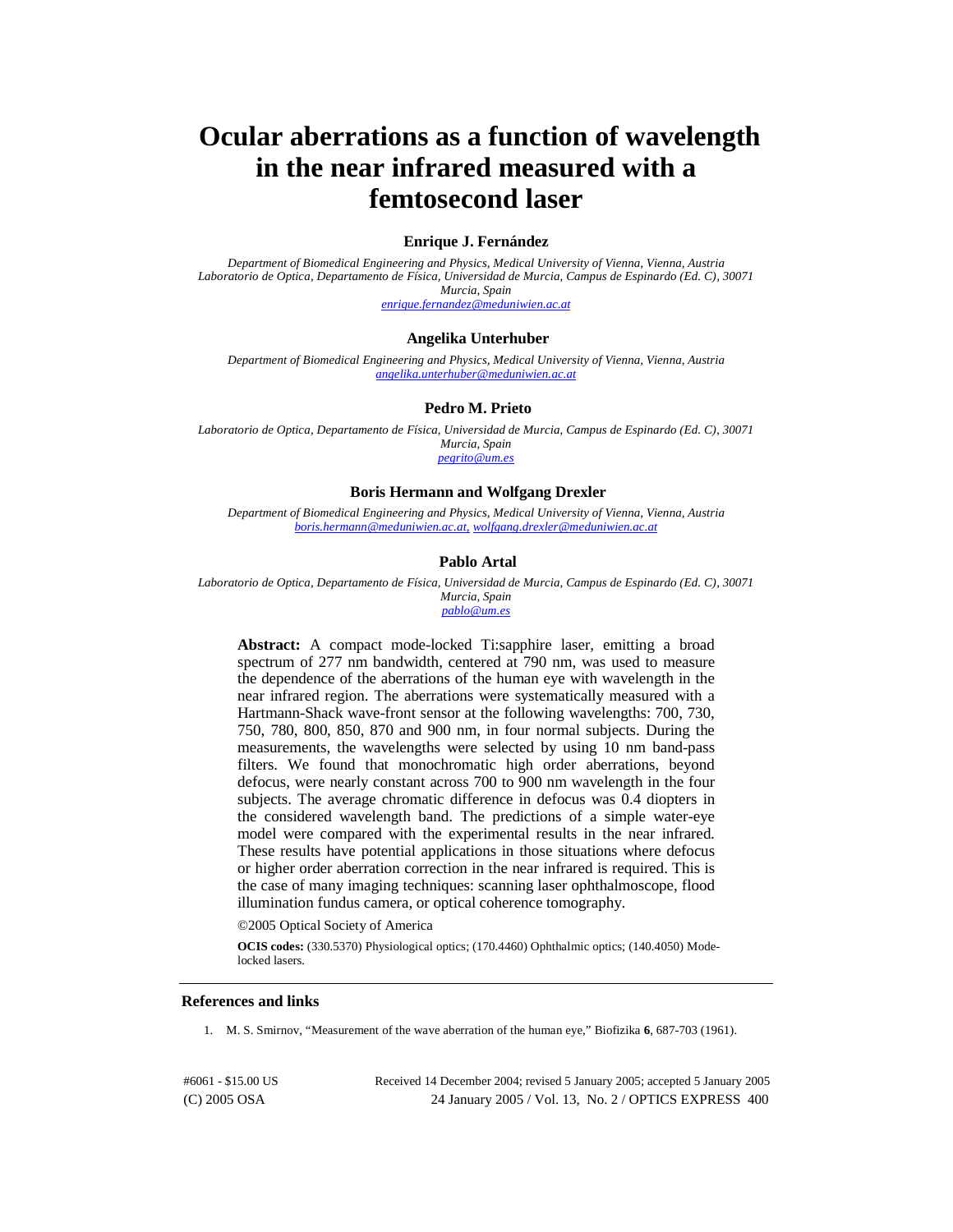- 2. B. Howland and H. C. Howland, "Subjective measurement of high order aberrations of the eye," Science **193**, 580-582 (1976).
- 3. G. Walsh, W. N. Charman, and H. C. Howland, "Objetive technique for the determination of monochromatic aberrations of the human eyes," J. Opt. Soc. Am. A **1**, 987-992 (1984).
- 4. J. Liang, B. Grimm, S. Goelz, and J. F. Bille, "Objective measurement of wave aberration of the human eye with the use of a Hartmann-Shack wave-front sensor," J. Opt. Soc. Am. A. **11**, 1949-1957 (1994).
- 5. I. Iglesias, E. Berrio, and P. Artal, "Estimates of the ocular wave aberration from pairs of double-pass retinal images," J. Opt. Soc. Am. A. **15**, 2466-2476 (1998).
- 6. P. Artal and A. Guirao, "Contributions of the cornea and the lens to the aberrations of the human eye," Opt. Lett. **23**, 1713-1715 (1998).
- 7. P. Artal, A. Guirao, E. Berrio, and D. R. Williams, "Compensation of corneal aberrations by the internal optics in the human eye," Journal of Vision **1**, 1-8 (2001), <http://journalofvision.org/1/1/1>*.*
- 8. G. Wald and D. R. Griffin, "The change in refractive power of the human eye in dim and bright light," J. Opt. Soc. Am. **37**, 321-336 (1947).
- 9. R. E. Bedford and G. Wyszecki, "Axial chromatic aberration of the human eye," J. Opt. Soc. Am. **47**, 564- 565 (1957).
- 10. W. N. Charman and J. A. Jennings, "Objective measurements of the longitudinal chromatic aberration of the human eye," Vision Res. **16**, 999-1005 (1976).
- 11. P. A. Howarth and A. Bradley, "The longitudinal chromatic aberration of the human eye and its correction," Vision Res. **26**, 361-366 (1986).
- 12. Y. U. Ogboso and H. E. Bedell, "Magnitude of lateral chromatic aberration across the retina of the human eye," J. Opt. Soc. Am. A **4**, 1666-1672 (1987).
- 13. P. Simonet and M. C. W. Campbell, "The optical transverse chromatic aberration on the fovea of the human eye," Vision Res. **30**, 187-206 (1990).
- 14. L. N. Thibos, M. Ye, X. Zhang, and A. Bradley, "The chromatic eye: a new reduce-eye model of ocular chromatic aberration in humans," App. Opt. **31**, 592-599 (1992).
- 15. A. van Meeteren, "Calculations of the optical modulation transfer function of the human eye for white light," Opt. Acta **21**, 395-412 (1974).
- 16. S. Marcos, S. A. Burns, E. Moreno-Barriuso, and R. Navarro, "A new approach to study ocular chromatic aberrations," Vision Res. **39**, 4309-4323 (1999).
- 17. F. C. Delori and K. P. Pflibsen, "Spectral reflectance of the human ocular fundus," Appl. Opt. **28**, 1061-1067 (1989).
- 18. J. Santamaría, P. Artal, and J. Bescós, "Determination of the point-spread function of the human eye using a hybrid optical-digital method," J. Opt. Soc. Am. A **4**, 1109-1114 (1987).
- 19. N. López-Gil and P. Artal, "Comparison of double-pass estimates of the retinal image quality obtained with green and near-infrared light," J. Opt. Soc. Am. A **14**, 961-971 (1997).
- 20. L. Llorente, L. Díaz-Santana, D. Lara-Saucedo, and S. Marcos, "Aberrations of the human eye in visible and near infrared illumination," Optom. Vis. Sci. **80**, 26-35 (2003).
- 21. T. Fuji, A. Unterhuber, V. S. Yakovlev, G. Tempea, A. Stingl, F. Krausz, and W. Drexler, "Generation of smooth, ultra-broadband spectra directly from a prism-less Ti:sapphire laser," Appl. Phys. B **77**, 125–128 (2003).
- 22. P. M. Prieto, F. Vargas-Martín, S. Goelz, and P. Artal, "Analysis of the performance of the Hartmann-Shack sensor in the human eye," J. Opt. Soc. Am. A **17**, 1388-1400 (2000).
- 23. W. Drexler, U. Morgner, R. K. Ghanta, F. X. Kärtner, J. S. Schuman, and J. G. Fujimoto, "Ultrahighresolution ophthalmic optical coherence tomography," Nat. Med. **7**, 502-507 (2001).
- 24. H. Hofer, P. Artal, B. Singer, J. L. Aragon, and D. R. Williams, "Dynamics of the eye´s wave aberration," J. Opt. Soc. Am. A **18**, 1-10 (2001).
- 25. L. N. Thibos, A. Bradley, and X. Zhang, "The effect of ocular chromatic aberration on monocular visual performance," Optom. Vis. Sci. **68**, 599-607 (1991).
- 26. Y. Le Grand and S. G. El Hage, *Physiological Optics* (Springer-Verlag Berlin Heidelberg New York, 1980).
- 27. B. Hermann, E. J. Fernández, A. Unterhuber, H. Sattmann, A. F. Fercher, W. Drexler, P. M. Prieto, and P. Artal, "Adaptive Optics Ultrahigh Resolution Optical Coherence Tomography," Opt. Lett. **29**, 2142-2144 (2004)

## **1. Introduction**

The aberrations of the human eye have been intensively studied in the last decades. Many different techniques have been proposed for measuring the monochromatic ocular aberrations, by means of both objective and subjective methods [1-5]. The two main contributors to the overall monochromatic aberrations in the human eye are the cornea and the crystalline lens [6,7]. Their surfaces and their internal refractive index distribution are the main responsible for the observed aberrations. Since the refractive index is a function of wavelength, the

(C) 2005 OSA 24 January 2005 / Vol. 13, No. 2 / OPTICS EXPRESS 401 #6061 - \$15.00 US Received 14 December 2004; revised 5 January 2005; accepted 5 January 2005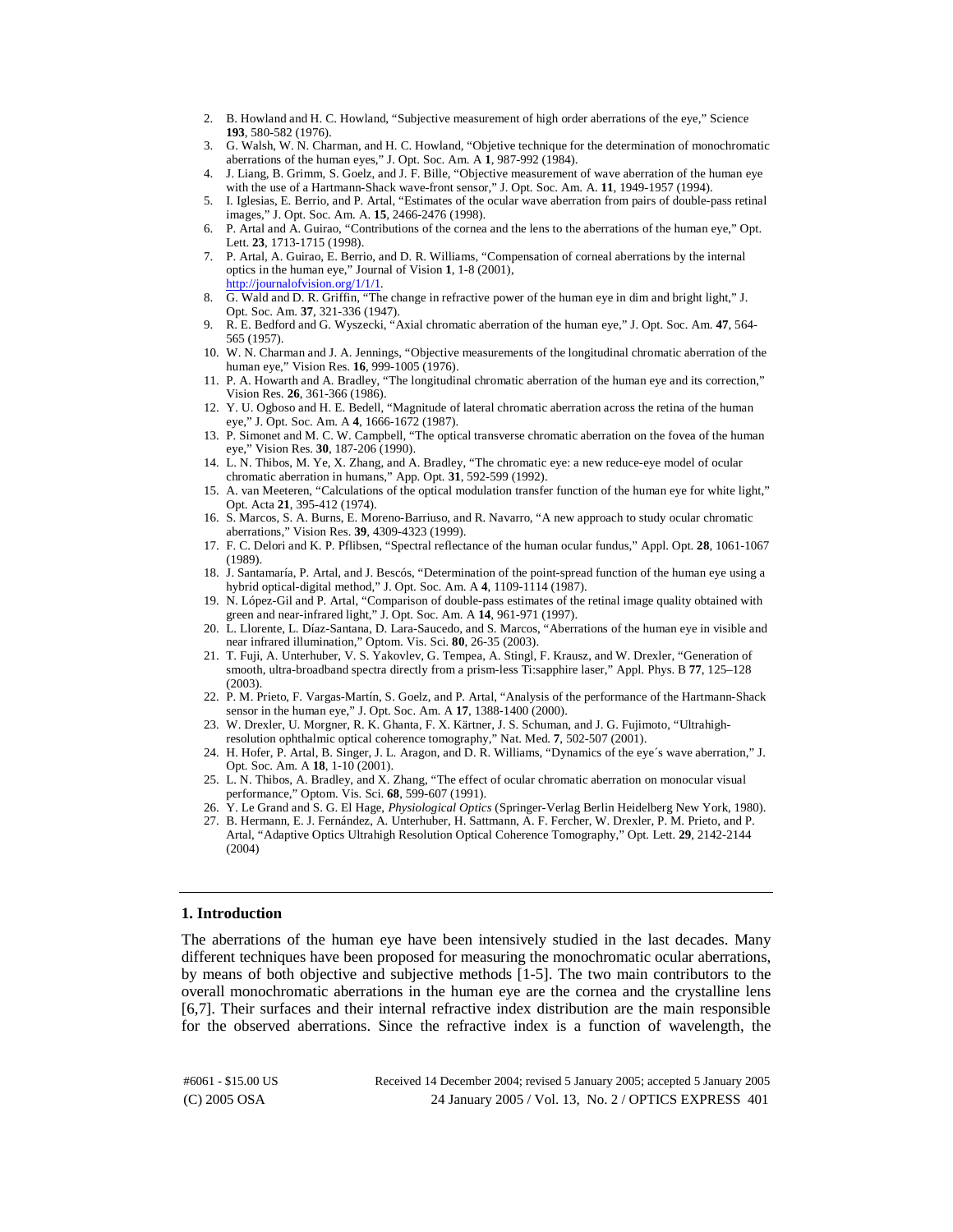monochromatic aberrations also depend on the considered wavelength. In particular, the chromatic dependence of focus, longitudinal chromatic aberration (LCA) [8-11] and the chromatic difference in magnification, transverse chromatic aberration (TCA) [12,13], have been measured in the eye. The LCA has been modeled by using relatively simple water-eye models [14]. The predictions of this model are in good agreement with the average LCA values obtained in the human eye in the visible range.

The change of high order aberrations with wavelength is expected to be modest in comparison with defocus. In fact, high order monochromatic aberrations have been traditionally assumed to remain nearly constant across the visible spectrum [15]. More recent experimental measurements obtained with a subjective procedure have revealed the validity of this assumption in the visible range [16].

All the existing knowledge on the ocular aberrations is, however, basically limited to the visible wavelengths. In particular, the chromatic dependence of aberrations in the near infrared (NIR) has not been studied so far, although this range is especially interesting to study the human eye. Ophthalmoscopes and other imaging techniques, as well as wave-front sensors, are currently operating with NIR illumination. One advantage of using NIR instead of visible light is the lower sensitivity of the human eye to the IR light, which renders the measurements more comfortable for the subjects. This also enables measurements without using any drugs to paralyze the accommodation or dilate the pupil. In addition, the human fundus has a higher reflectance in the NIR than in the visible [17]. Consequently, the amount of light required to both imaging the retina and measuring the aberrations is reduced, which is important to be within the safety maximum exposure limits.

Some previous studies compared the eye's optical quality at visible and NIR illumination. By using a double-pass technique [18], similar image quality at best focus was measured at 543 nm and 780 nm [19]. In a more recent paper [20], the high order aberrations measured at 543 nm and 787 nm were found to be also quite similar.

Systematic measurements of aberrations in the NIR have not been performed so far. Neither the dependence with wavelength of high order aberration nor defocus (LCA) has been characterized in this range. This might be due to the absence of appropriate light sources of high spatial coherence with reasonable intensity emitting in the NIR. A possible approach besides tunable lasers is the use of recently developed femtosecond ultra-broad band Ti:sapphire lasers [21]. These Kerr-lens mode-locked lasers enable the emission of smooth ultra-broad spectra in the NIR directly out of a compact, prism-less and user-friendly oscillator where no other light sources with comparable bandwidth, smooth spectrum and reliability are available.

In this paper, we combine for the first time this novel technology with a Hartmann-Shack wave-front sensor to systematically measure the ocular aberrations in the NIR part of the spectrum.

#### **2. Methods**

Ocular aberrations were objectively measured at different wavelengths, within the NIR range, by means of a Hartmann-Shack (H-S) wave-front sensor adapted for the human eye. The H-S sensor consisted of an IR CCD camera, providing good quantum efficiency for the range of interest, and a lenslet array (0.6 mm square lenses of 6.4 mm of focal length). This relatively short focal length enabled the microlenses array to be inserted into the CCD camera mounting, making the sensor compact. From the H-S images, the wave aberrations were calculated as previously described [22]. Figure 1 depicts the complete system with the main components. Lenses L1 and L2 (focal lengths 200 mm and 180 mm respectively) conjugate the eye's exit pupil with the lenslet array of the H-S wave-front sensor. These lenses are achromatic doublets, specifically designed for minimizing the chromatic aberrations in the NIR. Correct positioning of the eye was achieved by using the external camera CM1 and a flip mirror placed after L1. The objective of CM1 focuses to infinity so that the virtual image of the iris produced by the cornea is sharply imaged when it is exactly at the focal plane of L1. Subjects were fixed by using a bite-bar, where the mold of the dental impression of the user was

(C) 2005 OSA 24 January 2005 / Vol. 13, No. 2 / OPTICS EXPRESS 402 #6061 - \$15.00 US Received 14 December 2004; revised 5 January 2005; accepted 5 January 2005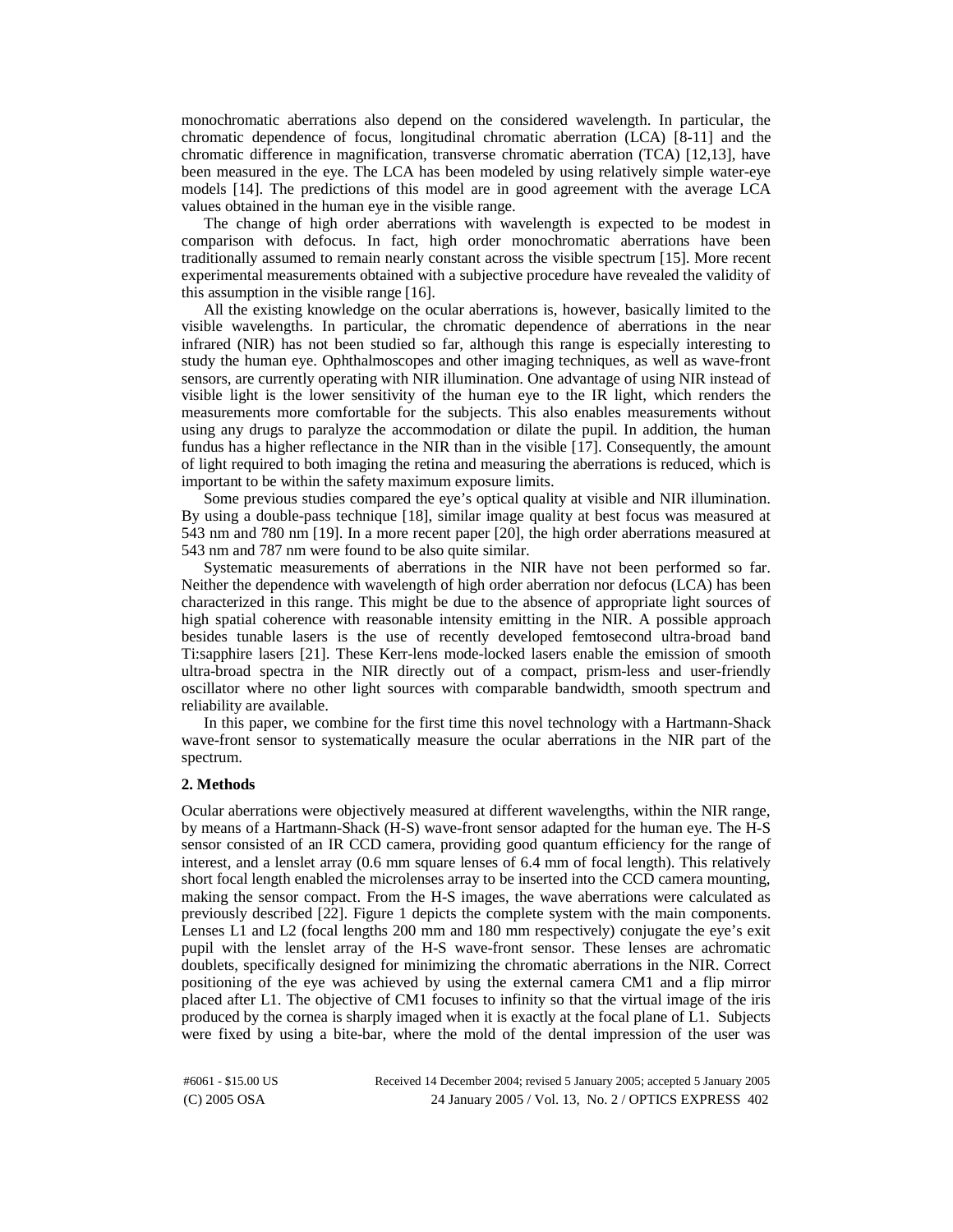clamped to a 3-D positioning system, enabling the correct alignment of the pupil. The illumination source for the H-S sensor was a compact, prismless, mode-locked Ti:sapphire laser, emitting a smooth spectrum of 277 nm optical bandwidth (at full width at half maximum) centered at 790 nm. The same types of light sources have been also recently used in ultra-high resolution optical coherence tomography of the retina [23].



Fig. 1. Scheme of the experimental apparatus. The aberrations are measured by a Hartmann-Shack wave front sensor (HS) specifically designed for the human eye. The femtosecond mode-locked Ti:sapphire laser is coupled to the system through a 100-meters long fiber, preventing the existence of intensity peaks in the illumination beam. The different wavelengths in the NIR band are selected by means of a set of interference filters placed immediately behind the fiber's collimator. See text for a more detailed description of the experimental system and its operation.

In this study, we benefit from the emitted broad spectrum of these light sources by performing systematic measurements of the aberrations at the following wavelengths: 700, 730, 750, 780, 800, 850, 870 and 900 nm. The wavelengths were selected by means of 10 nm band-pass interference filters. For safety reasons, the ultra-short pulses were stretched by passing the beam through a 100-meters long fiber before entering the eye. The fiber output can be considered as a continuous wave, thus preventing potential damage of the ocular media due to high intensity peaks. Light from the femtosecond laser passed the interference filter, an appropriate neutral density filter and a 1 mm of diameter aperture that limited the size of the beam entering the eye, and reached the eye after reflection in a pellicle beam splitter BS1. A slight misalignment of the illumination beam with respect to the corneal apex prevents the corneal reflection to enter the HS camera, then affecting the measurements. Accommodation was paralyzed and pupil dilated by instilling two drops of tropicamide (0.5 %). The average exposure levels at the cornea were maintained below 1  $\mu$ W. The light power was systematically measured and adjusted by means of neutral filters mounted on a wheel placed in front of the fiber exit. Four subjects participated in this study with ages ranging from 27 to 38 years. The experimental procedure was as follows: once the subject was centered with the help of camera CM1, the HS images over a 7 mm pupil were continuously recorded during 3

(C) 2005 OSA 24 January 2005 / Vol. 13, No. 2 / OPTICS EXPRESS 403 #6061 - \$15.00 US Received 14 December 2004; revised 5 January 2005; accepted 5 January 2005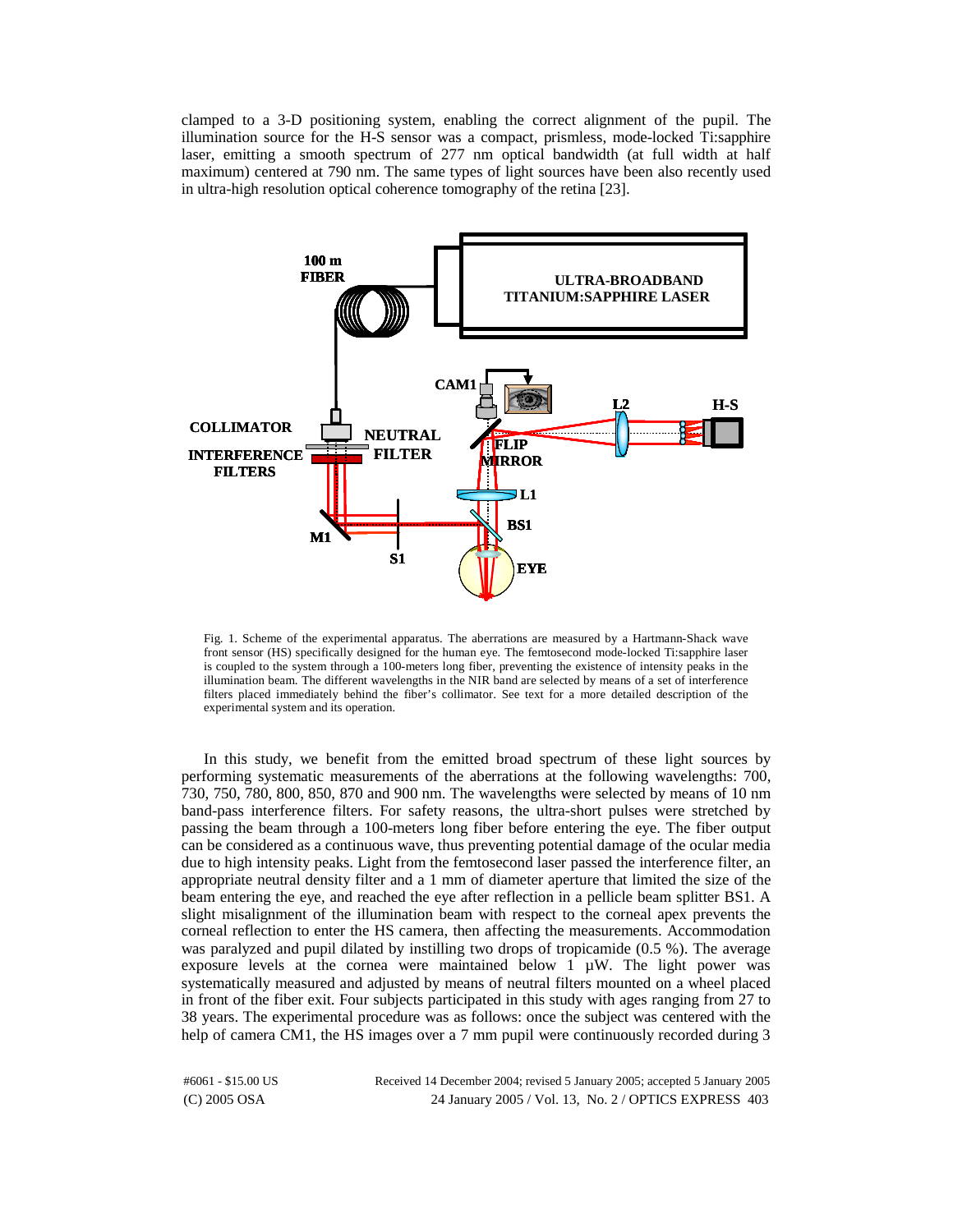seconds at the selected wavelength. Since the H-S wave-front sensor operates in real time at 30 Hz, 90 independent frames were recorded. The measurements were repeated 3 times, therefore obtaining 270 estimates of the ocular aberrations on every selected wavelength, by placing the appropriate interference filter. The average aberration, at each wavelength, was then obtained by using the 270 ocular aberration estimates. Additionally, a set of measurements was recorded for broad-band illumination (without interference filters), allowing all the spectral components to reach the eye. The complete set of measurements in a subject took approximately one hour. The subjects were allowed to rest and leave the bite-bar between the runs.

# **3. Results**

The mean aberrations at the selected wavelengths were calculated for every subject as the average across frames and runs. This averaging is intended to cancel out the rapid changes on the ocular aberrations [24]. The wave aberrations were expressed in terms of the Zernike polynomial expansion up to fifth order. Figure 2 shows a color-coded representation of the average wave-aberrations for each wavelength for all the subjects in a 7 mm diameter pupil, together with the obtained aberrations when all the spectral components illuminated simultaneously the eye (labeled in the figure as IR).



Fig. 2. Color-coded representations of the ocular aberrations (up to 5th order, excluding defocus) over a 7 mm diameter pupil as a function of the illumination wavelength. Wavelengths were selected by means of interference filters of 10 nm band-width. For each subject, bottom-right panel corresponds to broad-band illumination (no interference filter).

(C) 2005 OSA 24 January 2005 / Vol. 13, No. 2 / OPTICS EXPRESS 404 #6061 - \$15.00 US Received 14 December 2004; revised 5 January 2005; accepted 5 January 2005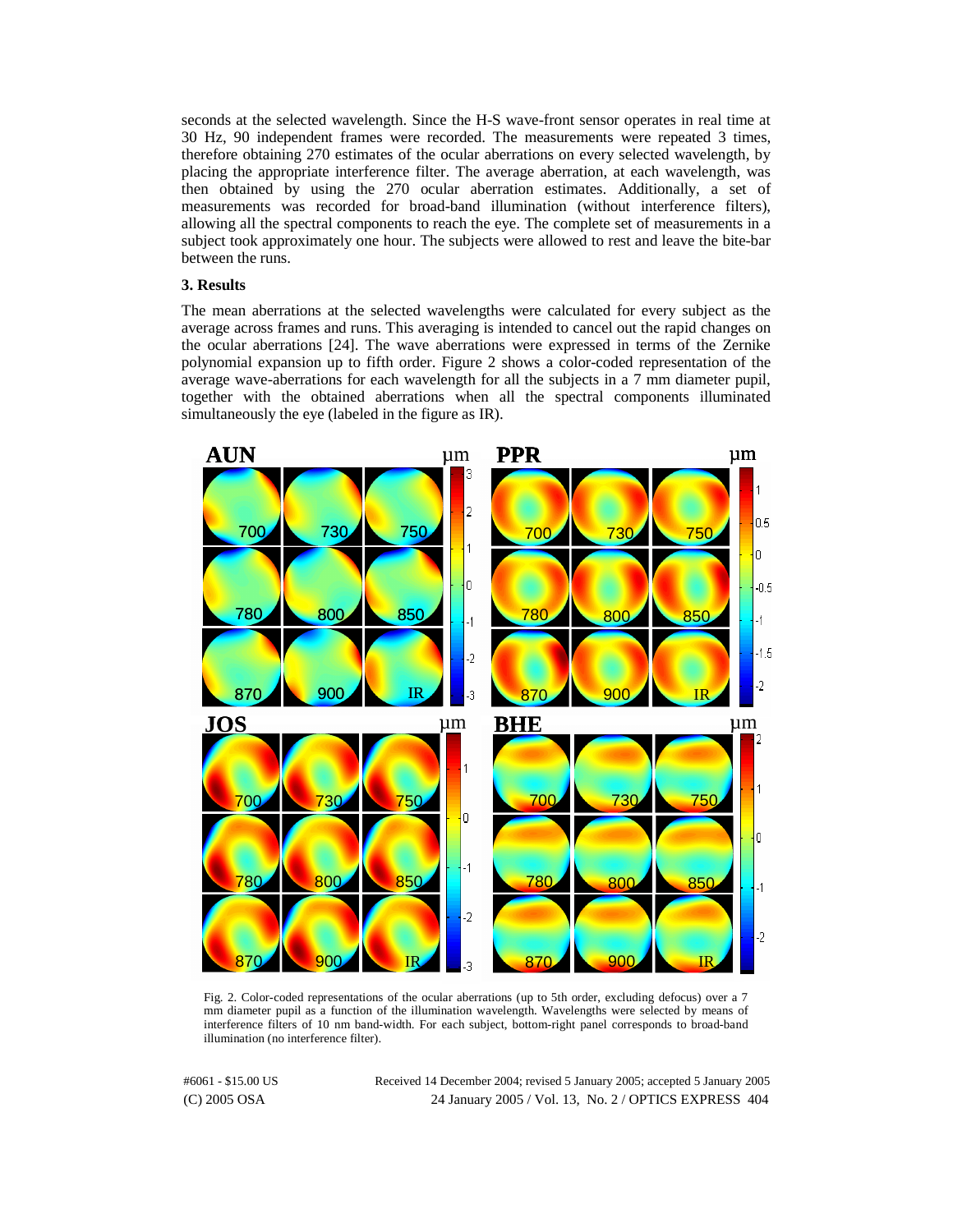Defocus was not included in these wave-aberrations maps. Even in this color-coded representation, the differences between the wave-aberrations for the different wavelengths or with broad-band illumination are hardly noticeable. Although qualitatively, Fig. 2 indicates that higher order aberrations are practically independent on wavelength in the studied NIR range. In order to show these results more quantitatively, the evolution of some particular Zernike terms was analyzed. Figure 3 shows the astigmatism (Zernike  $Z_2^2$  and  $Z_2^2$ , represented in the figure as squares), coma (polynomials  $Z_3^{-1}$  and  $Z_3^{1}$  represented by circles) and the fourthorder spherical aberration (polynomial  $Z_4^0$ , triangles) as a function of wavelength. In all the cases, error bars show the standard deviation calculated from the whole set of experimental measurements obtained for each subject and wavelength. Figure 3 also includes the corresponding measured aberrations when using the broad-band spectrum illumination, as a separate, broader data point.



Fig. 3. Evolution of selected monochromatic aberrations (7 mm pupil size) as a function of wavelength. Squares: astigmatism; circles: coma aberration; and triangles: fourth order spherical aberration. The aberration estimates obtained for broad-band illumination are showed as larger points. The error bars show the standard deviation. The dashed lines correspond to the linear fit performed in each case.

To establish the possible evolution of these particular aberrations a statistical analysis was performed. Due to the relatively limited number of studied wavelengths, from a statistical point of view, we first performed a linear regression analysis. The linear fits are indicated in Fig. 3 by means of dashed lines. In most cases these lines are virtually flat, denoting no changes of the studied aberration term with wavelength. Even in the few cases where a slight slope can be noticed, the regression coefficient is low. As an example, the larger  $r^2$  values obtained were 0.34 and 0.32 for astigmatism in subjects JOS and PPR respectively. Additionally, an Anova analysis was performed to calculate the probability, p, from the F-test at a 95% confidence level, showing no statistically significant relationship between

(C) 2005 OSA 24 January 2005 / Vol. 13, No. 2 / OPTICS EXPRESS 405 #6061 - \$15.00 US Received 14 December 2004; revised 5 January 2005; accepted 5 January 2005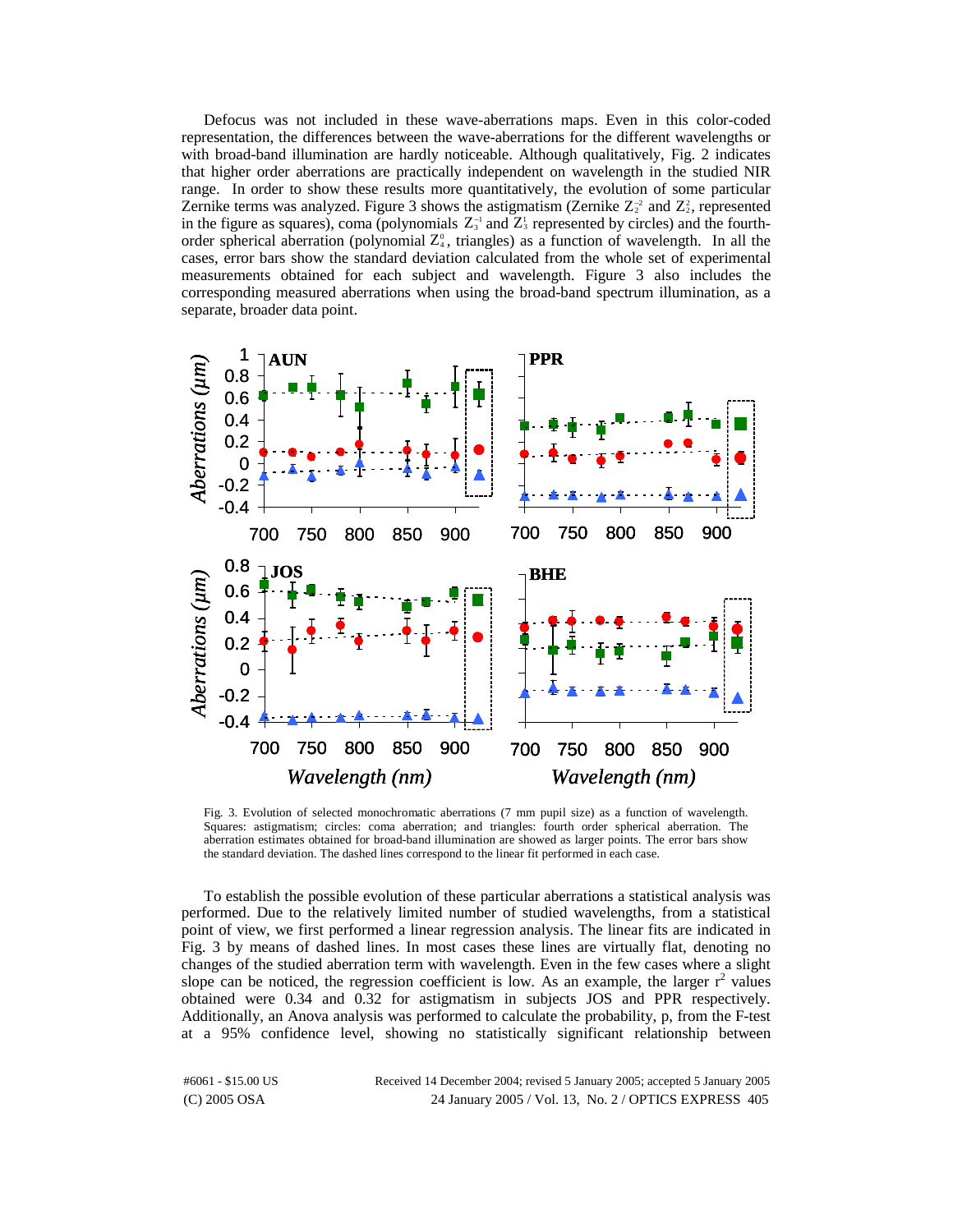aberrations and wavelength in any subject. Following the former example, the obtained pvalues for astigmatism in subjects JOS and PPR were 0.12 and 0.13 respectively.

In order to provide an estimation of the overall behavior of the aberrations as a function of wavelength in the NIR range, Fig. 4 presents the root mean square (RMS) of the waveaberrations in each case. Defocus, which will be later studied separately, has not been included in the RMS. For all the subjects, a near plane linear fit of the RMS as a function of wavelength was found, again supporting the independence of the aberrations with wavelength. The  $r^2$  coefficients were 0.07 for JOS, 0.04 for BHE, 0.0008 for AUN, and 0.36 for PPR. Although this latter subject exhibits a visible slope, there is no statistically significant association between RMS and wavelength (p-value 0.23). In Fig. 4 the results from the broadband illumination measurements have been also included as independent, larger points. These results show that aberrations, beyond defocus, are nearly independent on the wavelength in the NIR range (700-900 nm).



Fig. 4. RMS of the average ocular aberrations in the near IR band for each subject in a 7 mm pupil size. The defocus aberration was not included in the RMS. The dashed lines represent the linear fits. The obtained RMS when using the broad-band illumination (no interference filter) is showed with larger points for each subject.

We studied the change of defocus in the NIR range separately. Figure 5 shows defocus as a function of wavelength for every subject. The offset among curves is due to the individual level of refractive error of each subject. Nonetheless, the evolution of defocus among subjects is similar. After performing a linear regression, the  $r^2$  parameter ranged from 0.92 to 0.95 in the four subjects. The Anova test showed the linear fit to be highly statistically significant in the four cases ( $p = 0.00005$ ,  $p = 0.0002$ ,  $p = 0.00014$  and  $p = 0.00009$  for JOS, BHE, AUN and PPR respectively).

Figure 6 presents the average defocus from the four subjects as a function of wavelength. Before averaging, the data were shifted along the vertical axis to cancel the defocus at the shortest wavelength (700 nm). Error bars correspond to the standard deviation calculated from the experimental set of data. The dashed line represents the linear fit, whose equation is:

$$
\Delta R = 0.0021 \ (\lambda - 700) - 1.4341,\tag{1}
$$

where the units for  $\Delta R$  (chromatic defocus with respect to 700 nm) and  $\lambda$  (wavelength) are diopters and nanometers respectively. In this case, the  $r^2$  is 0.99, therefore supporting the use of the linear fit to the data. We found the linear equation (1) to be highly statistically significant following the F-test ( $p = 0.00001$ ). Although this linear equation predicts the evolution of the defocus as a function of wavelength with high precision in the NIR range, it does not describe the physical process that produces this dependence. For the visible spectrum, chromatic defocus has been successfully modeled by using reduced schematic eyes, essentially accounting for the dispersion of water. The solid line in Fig. 6 shows the

(C) 2005 OSA 24 January 2005 / Vol. 13, No. 2 / OPTICS EXPRESS 406 #6061 - \$15.00 US Received 14 December 2004; revised 5 January 2005; accepted 5 January 2005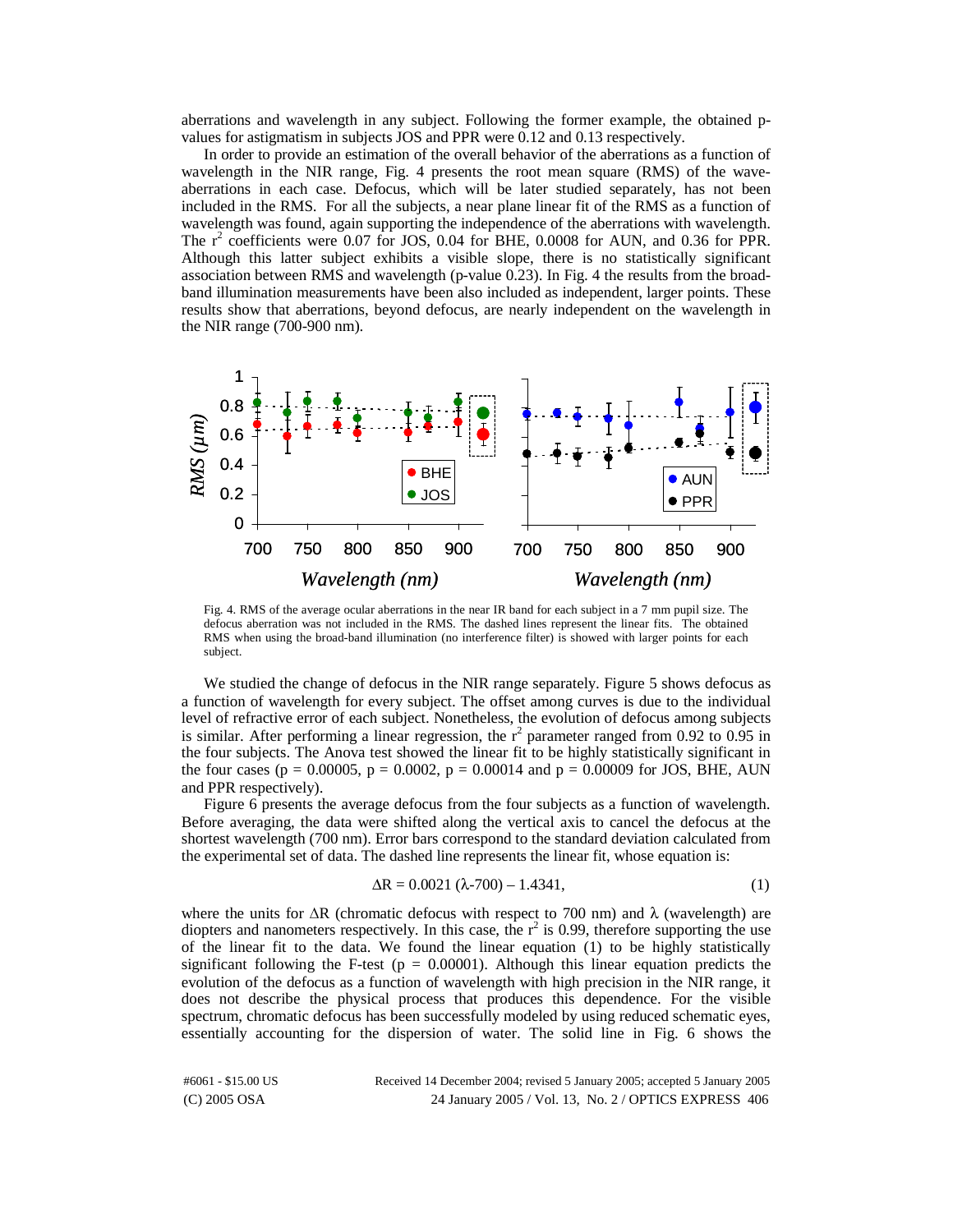predictions for chromatic defocus obtained by extending to the near IR range the equation previously proposed by other authors for the visible range [25]:

$$
\Delta R = \frac{n_0 - n(\lambda)}{r \cdot n_D},
$$
 (2)

where ∆R is the chromatic longitudinal aberration in the eye in diopters between the wavelength  $\lambda$  and the reference wavelength  $\lambda$ o. The refractive index n<sub>D</sub> = 1.333 corresponds to the emmetropic eye, following the proposed model (the subscript D refers to the 589 nm of the sodium line). It uses the Cornu's hyperbolic formula to model the refractive index of water [26]:

$$
n(\lambda) = a + \frac{b}{(\lambda - c)}.
$$
 (3)

In this equation, we introduced the parameters obtained in the visible range by Thibos et al. [14]:  $a = 1.3205$ ;  $b = 0.0047$ ;  $c = 0.2141$ . In Fig. 6 the reference wavelength for Eq. (2) was 700 nm.



Fig. 5. Defocus (Zernike polynomial  $\mathbb{Z}_4^0$ , 7 mm pupil size) as a function of wavelength. The linear fits are presented as dashed lines in each case. Each curve is labeled with the obtained linear equation together with the  $r^2$  parameter. From top to bottom, the curves correspond to the subjects JOS, AUN, BHE and PPR. The error bars represent the standard deviation.

It has to be pointed out, that the mentioned parameters in Eq. (3) were obtained with a psychophysical method, so even in the visible range some discrepancy could be expected when comparing the results of this model with objective measurements of defocus. However, the experimental points from our measurements show a relatively good agreement with the extension of the water eye model obtained in the visible range. In particular, the ranges of variation are similar in both the experimental data and the extended water eye model. This good agreement apparently rules out other potential sources of chromatic defocus in the NIR. For example, since it is known that NIR light penetrates deeper in the retina than visible light,

(C) 2005 OSA 24 January 2005 / Vol. 13, No. 2 / OPTICS EXPRESS 407 #6061 - \$15.00 US Received 14 December 2004; revised 5 January 2005; accepted 5 January 2005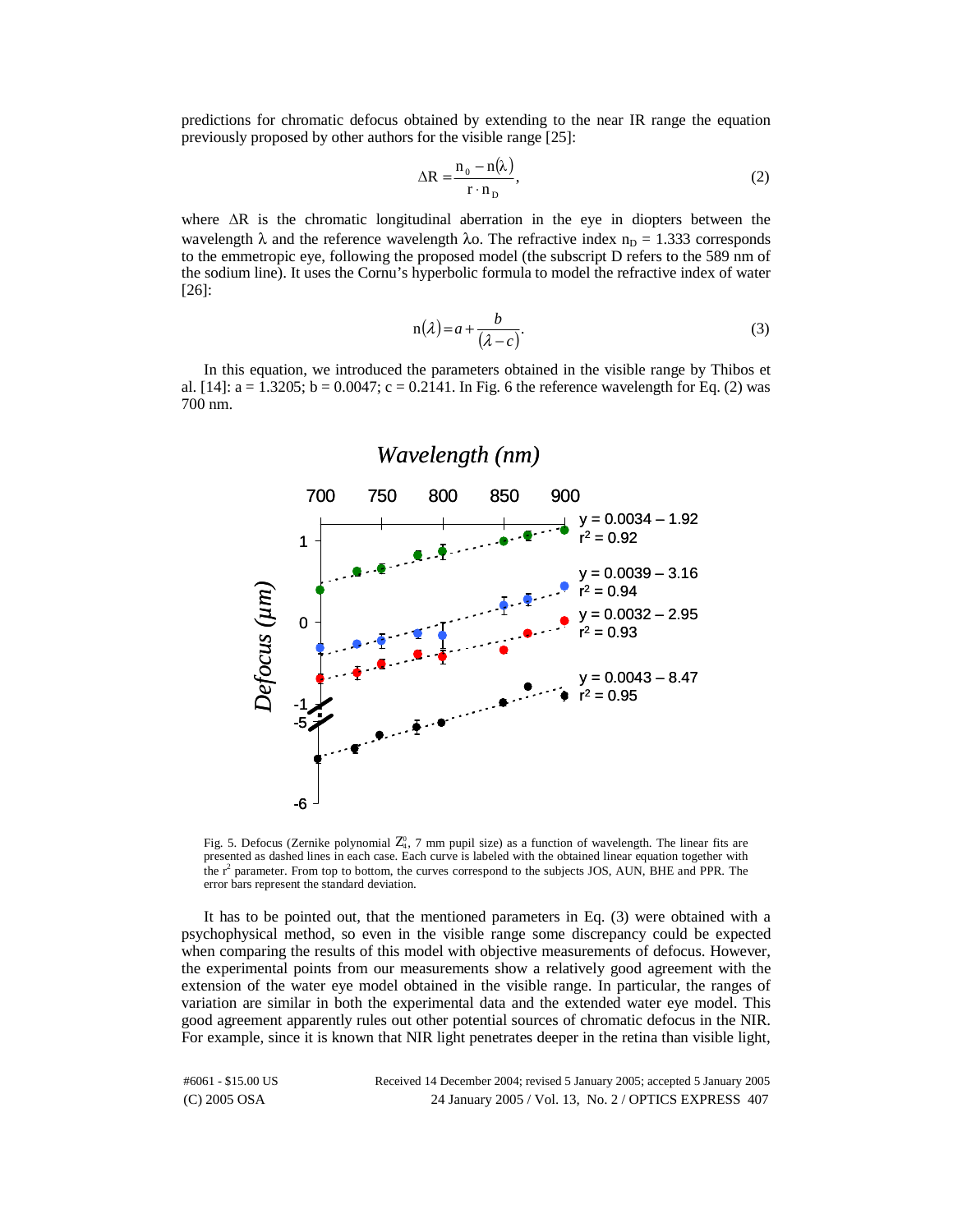a component of chromatic defocus could be speculated to arise from the reflection of different wavelengths at different retinal layers. However, our results do not support this hypothesis.



Fig. 6. Average chromatic defocus (D) from all the subjects as a function of wavelength in the near IR range (solid circles). The dashed line shows the linear fit performed to the average values while the blue solid line represents the extended water-eye model (see the text for more details) in the considered band. The obtained equation and the  $r<sup>2</sup>$  parameter from the calculated linear fit are also included on the figure. The error bars represent the standard deviation.

## **4. Conclusions**

We have demonstrated the use of a pulsed laser, Kerr-lens mode-locked Ti:sapphire laser, for measuring the wave-aberrations with a Hartmann-Shack wave-front sensor in the NIR. The broad emission curve of the Ti:Sapphire femtosecond laser allowed us to systematically measure the eye's aberrations at several wavelengths in the NIR without switching the light source, so that the results are directly comparable.

With this tool, we have characterized the dependence of aberrations with wavelength in the NIR range. We found the ocular aberrations, excluding the defocus, to remain nearly stable with wavelength in the studied NIR range. The changes of defocus with wavelength in the NIR range were accurately fitted by a linear equation. In addition, a chromatic water eye model [14], although derived for the visible, also predicts well the behavior of defocus in the NIR.

The use of ultra-broadband laser sources is an excellent approach to study the ocular aberrations and perhaps other ocular parameters in the infrared. These sources, after adequately stretching the pulses, represent a promising alternative, especially if the cost of the system is reduced in the future, to the continuous wave (CW) laser sources in the study of the eye. Although we have presented in this work the use of a pulsed laser source in a Hartmann-Shack wave-front sensor, its use it is not limited to this particular sensor. The main advantage of using this type of broadband light sources is that wavelength selection can be easily performed by means of interference filters which can be obtained at any required wavelength, especially in the near IR band, without requiring multiple illumination channels with the associated difficulties in alignment. In particular, the optical properties of the retina in the

(C) 2005 OSA 24 January 2005 / Vol. 13, No. 2 / OPTICS EXPRESS 408 #6061 - \$15.00 US Received 14 December 2004; revised 5 January 2005; accepted 5 January 2005